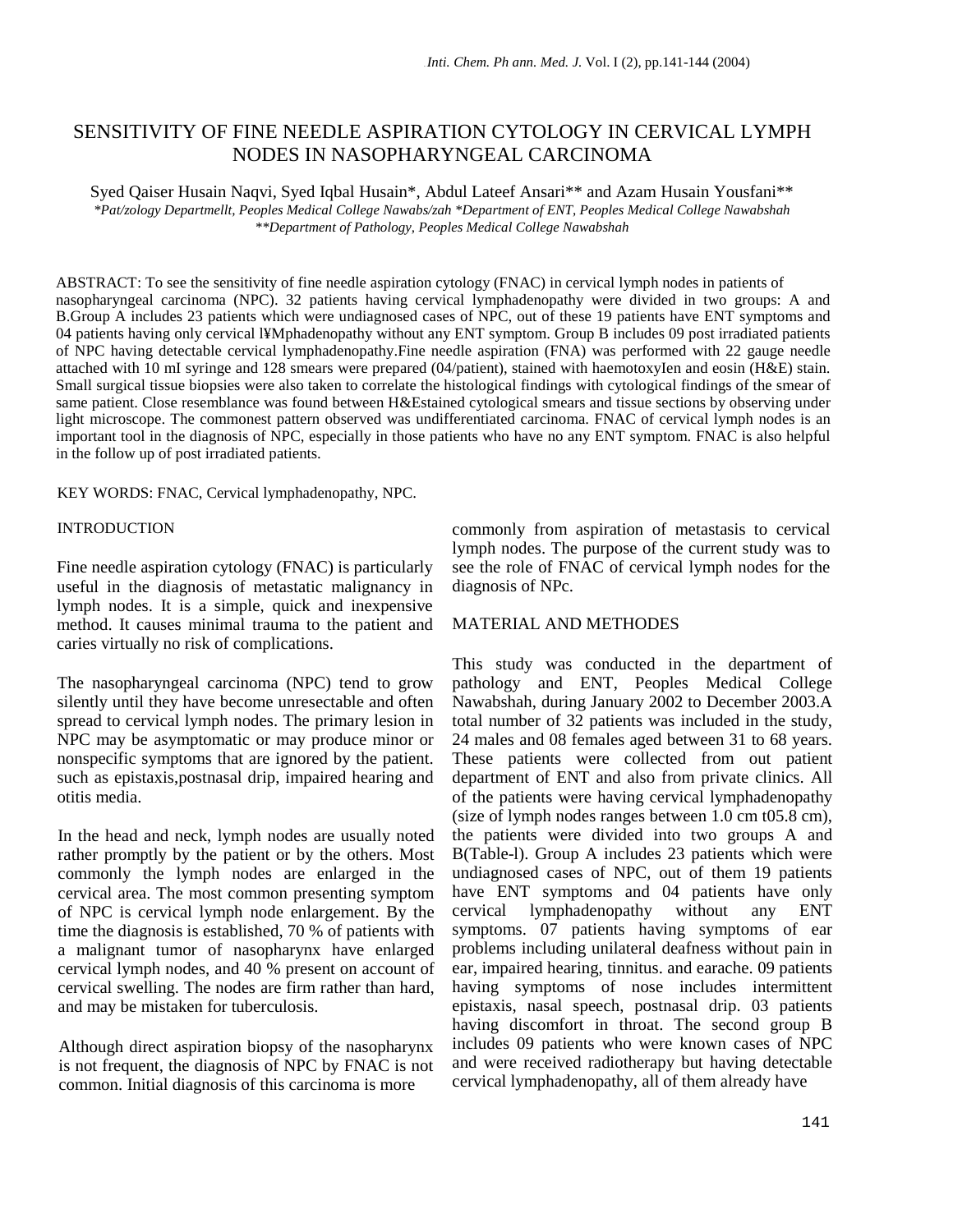lymph node biopsy for the confirmation of metastatic NPc.

FNA of cervical lymph nodes was performed with 22 gauge needle attached with 10 ml syringe and 128 smears were prepared (04 smears / patient). These smears were stained with Hand E stain. Small surgical

cytoplasm. Abnormal mitosis was seen in 75% of cases. Mature lymphocytes were seen intermingling with tumor cells in 87.5% of cases and in 12.5 %of cases they surround the clusters of tumor cells. When comparing cytoplasmic findings with those of tissue sections, both of the fmdings were have resemblance with each other in each case.

| Group | Type of Cases  |                                     |    |      | No. of Pt | %   |
|-------|----------------|-------------------------------------|----|------|-----------|-----|
| A     |                | Undiagnosed cases of NPC            |    | 23   | 71.9      |     |
|       |                | Without ENT symptoms                |    |      |           |     |
|       | $\overline{2}$ | With ENT symptoms                   |    | 19   |           |     |
|       |                | Ear                                 | 07 |      |           |     |
|       |                | <b>Nose</b>                         | 09 |      |           |     |
|       |                | Throat                              | 03 |      |           |     |
| B     |                | Pt with known NPC (Post irradiated) | 09 | 28.1 |           |     |
|       |                |                                     |    |      | 32        | 100 |

Table-l

 $Pt = Patient - No. = Number$ 

tissue biopsies of same cases and from same site were also taken to correlate the histological findings with cytological findings of the smear of same patient.

# RESULTS

Close resemblance was found between Hand E stained cytological smears and tissue sections by observing under light microscope. The cytological findings observed are mentioned in table-2. The cellularity in most of the smears was high (81.3 %). Tumor cells show clumps in 100% of cases, while sheets in 37.5 % and single scattered malignant cells were present in 71.9 % of cases, the ~ytological details of tumor cells were best observed at the edges of clumps which were single layer in thickness and revealing best cytologic preservation and were easily assessed. The oval shaped vesicular nuclei were present in 87.5 % of cases, spindle shaped nuclei were observed in 21.9% of cases and bizarre nuclei were seen in 03 patients of group B who had undergone radiotherapy. All of the cases show one to three prominent nucleoli. Cytoplasm was moderate in most of the cases (68.8 %), while 21.9% of cases show scant cytoplasm and 09.4% of cases show abundant

# DISCUSSION

The NPC takes one of the three following patterns:

- 1. Keratinizing squamous cell carcinoma.
- 2. Non keratinizing squamous cell carcinoma.
- 3. Undifferentiated carcinoma, that has an abundant non-neoplastic lymphocytic infiltrate and this pattern, is commonly called as lymphoepithelioma.

In current study most of the cases consists of clumps with sheets of tumor cells having oval vesicular nuclei, prominent nucleoli, pale cytoplasm with ill defined borders and frequent abnormal mitosis. In most of cases the mature lymphocytes were found intermingling with tumor cells, these are the features of undifferentiated carcinoma, which was the commonest pattern found in current study, these features also correlated with the histological features of primary NPCas well as those of metastatic NPC in a lymph node biopsy. Such types of similarities are also observed by other researchers in other parts of the world.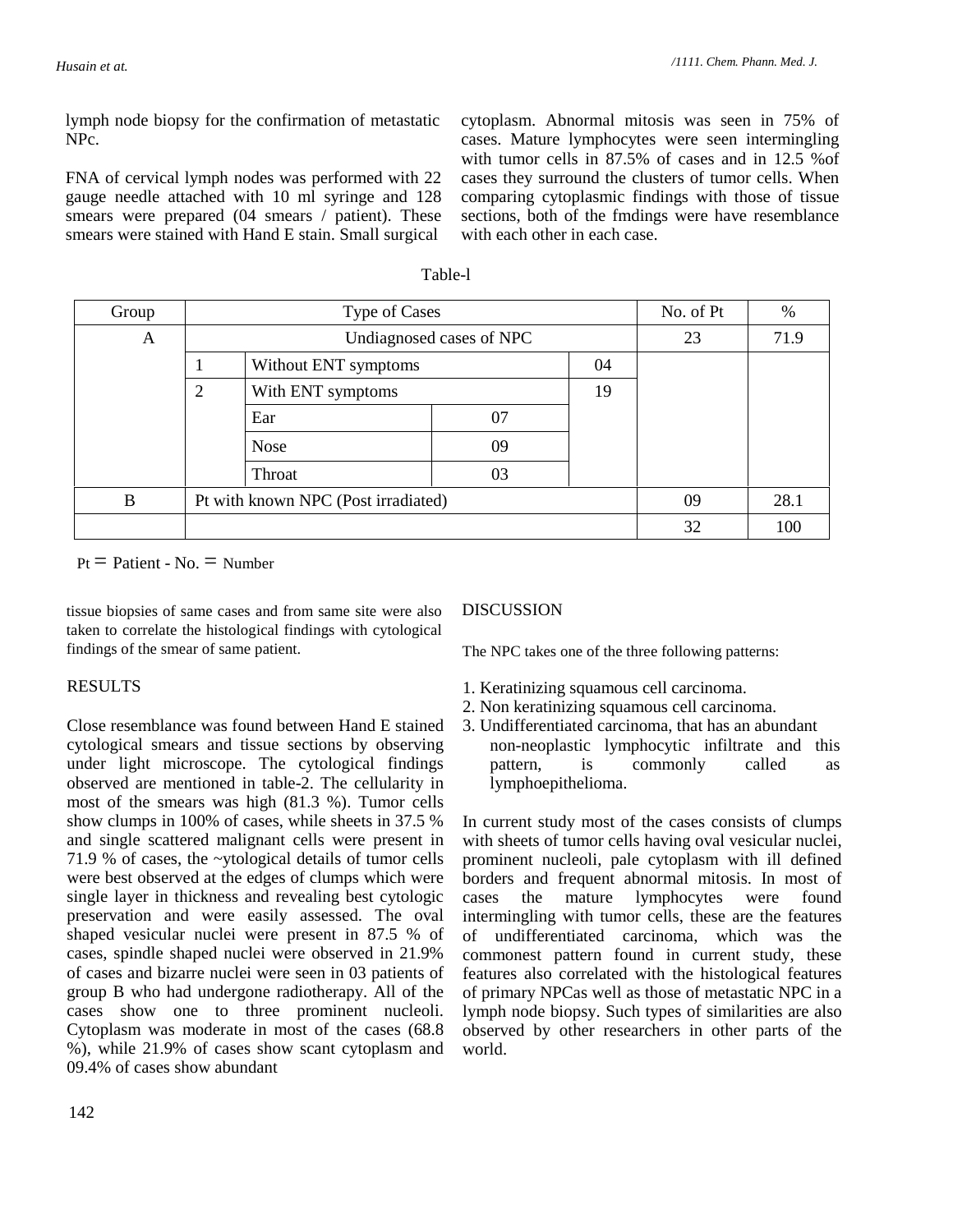|                      | Parameters                |                                       | No of patients |                            | <b>Total patients</b> |      |
|----------------------|---------------------------|---------------------------------------|----------------|----------------------------|-----------------------|------|
| S. No.               |                           |                                       | $G-A$          | $G-B$                      | N <sub>0</sub>        | $\%$ |
| 1                    | Cellularity               | High                                  | 20             | 06                         | 26                    | 81.3 |
|                      |                           | Moderate                              | $\overline{2}$ | 01                         | 03                    | 09.4 |
|                      |                           | Low                                   | $\mathbf{1}$   | 02                         | 03                    | 09.4 |
| $\overline{2}$       | Architecture              | Clumps                                | 23             | 09                         | 32                    | 100  |
|                      |                           | <b>Sheets</b>                         | 09             | 03                         | 12                    | 37.5 |
|                      |                           | Single cells                          | 19             | 04<br>$\ddot{\phantom{a}}$ | 23                    | 71.9 |
| 3                    | <b>Nucleus</b>            | Oval                                  | 21             | 07                         | 28                    | 87.5 |
|                      |                           | 运<br>Round                            | 02             | 00                         | 02                    | 06.3 |
|                      |                           | Spindle                               | 04             | 03                         | 07                    | 21.9 |
|                      |                           | <b>Bizarre</b>                        | 00             | 03                         | 03                    | 09.4 |
| $\overline{4}$       | <b>Prominent Nucleoli</b> |                                       | 23             | 09                         | 32                    | 100  |
| 5                    | <b>Abnormal Mitosis</b>   |                                       | 19             | 05                         | 24                    | 75.0 |
| 6                    | Cytoplasm                 | Abundant                              | 02             | 01                         | 03                    | 09.4 |
|                      |                           | Moderate                              | 16             | 06                         | 22                    | 68.8 |
|                      |                           | Scant                                 | 05             | 02                         | 07                    | 21.9 |
| ¥.<br>$\overline{7}$ | lymphocytes               | Intermingling with<br>tumor cells     | 20             | 08                         | 28                    | 87.5 |
|                      |                           | Surrounding cluster<br>of tumor cells | 03             | 01                         | 04                    | 12.5 |

Table 2.

The FNA of lymph nodes has been widely applied in the diagnosis of suspected malignant lesions. It is a safe, simple, rapid and inexpensive diagnostic procedure, which also save the patient to have an unnecessary operation, since the preferred treatment of NPC is radiotherapy. It is also noted that lymph node dissection in post irradiated cases has been associated with shortened survival.

## **CONCLUSION**

By observing the findings of current study it is concluded that FNAC of cervical fymph nodes is an important tool in the diagnosis of NPC, especially in

those patients who have no any symptom of ear, nose and throat problem. FNA is also helpful in the follow 'up of post irradiated patients, because surgical dissection is not indicated in such patients.

### **References**

- Orell SR, Sterrett GF, Walters MN, et al.Lymph nodes, in: Manual and atlas of fine needle aspiration cytology; 2<sup>nd</sup> ED. Edinburgh: Churchill Livingstone, 1992:64.
- Levitt S, Cheng L, DuPuisMH, et al.Fine needle aspiration diagnosis of malignant lymphoma with confirmation by immunoperoxidase staining. Acta Cytologica 1985; 29:895-902.